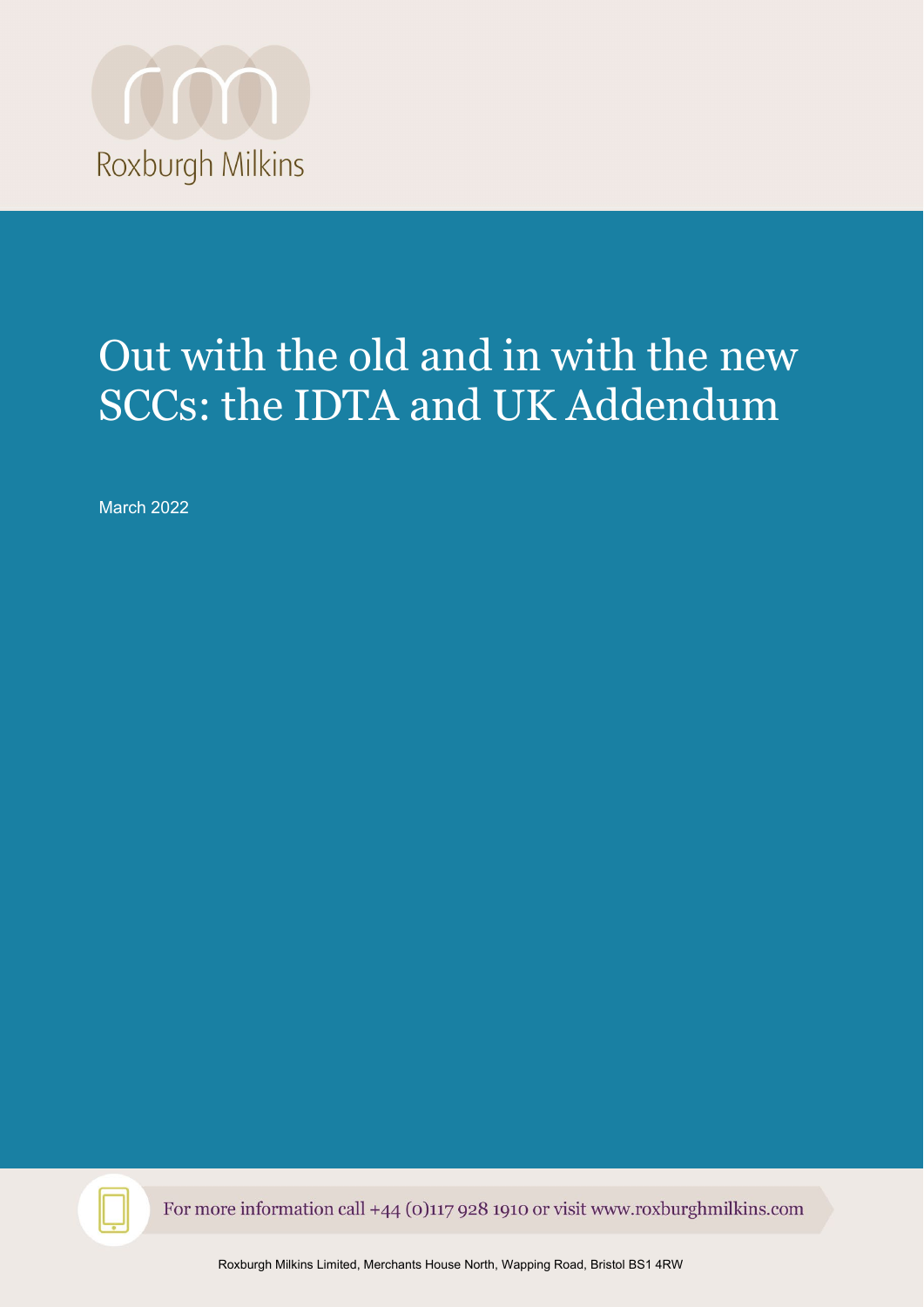The UK Parliament has given its approval of the new Standard Contractual Clauses for UK transfers to countries without a finding of 'adequacy' ("**UK SCCs**"). The new UK SCCs will take the form of the International Data Transfer Agreement ("**IDTA**") and the International Data Transfer Addendum ("**UK Addendum**") which acts as an addendum to the European Commission's ("**EC**") new standard contractual clauses ("**EU SCCs**"). This follows the EC's announcement of its new EU SCCs last year.

### **What are 'Standard Contractual Clauses'?**

The UK GDPR only permits the transfer of personal data outside of the UK on specific grounds and subject to suitable safeguards. Following Brexit, the UK adopted the same finding of 'adequacy' for the countries that had been similarly granted such status by the EC (as at 31 December 2020). These include, among others, all EEA countries, Gibraltar, Andorra, Argentina, Faroe Islands, Guernsey, Isle of Man, Israel, Jersey, New Zealand, Switzerland and Uruguay.

However, if you want to transfer data to other countries which do not have a finding of 'adequacy', there are more stringent requirements that you will need to comply with in order to evidence that the data will receive the same level of protection in that country. The most common way of ensuring compliance (especially since the ruling invalidating the [EU-US Privacy Shield\)](https://www.roxburghmilkins.com/latest/blog-articles/eu-us-privacy-shield-struck-down-by-eu-courts) has been for you and the recipient party to enter into the EU SCCs which govern that transfer. Going forward, for transfers out of the UK, these will now be either the IDTA or the UK Addendum.

## **What are the IDTA and UK Addendum?**

Both the IDTA and UK Addendum are useful tools to allow you to transfer personal data outside of the UK but they do differ in that:

- The IDTA is effectively the UK's version of the EU SCCs and so its use will be more appropriate where your transfers outside of the UK are just subject to the UK GDPR; whereas
- The UK Addendum is an addendum to the new EU SCCs which incorporates the relevant UK legal references into the EU SCCs so that it covers both the UK GDPR and the EU GDPR. This will be more useful where your business is transferring personal data outside of the UK and the EU to third countries.

# **What do I need to do?**

There are two key changes that you need to be aware of in respect of your contracts governing the transfer of personal data from the UK to a country that doesn't have a finding of 'adequacy':

- 1. New Contracts any new contracts entered into **after 21 September 2022** must include either the IDTA or UK Addendum. However, as you will be able to use the new UK tools from 21 March 2022, it would be sensible to use them now for any new contracts.
- 2. Existing Contracts if you have any contracts which are already in place (or are entered into before the final cut-off on 21 September 2022 and using the old EU SCCs), these will continue to provide 'appropriate safeguards' for the purpose of UK GDPR but they must be amended to include either the IDTA or UK Addendum by **21 March 2024.**

### **How can Roxburgh Milkins help?**

We provide a number of data protection services, including a full GDPR audit - looking into all areas of data protection compliance - and a shorter checklist service, which focuses on the key GDPR data protection principles.

For more information call  $+44$  (0)117 928 1910 or visit www.roxburghmilkins.com